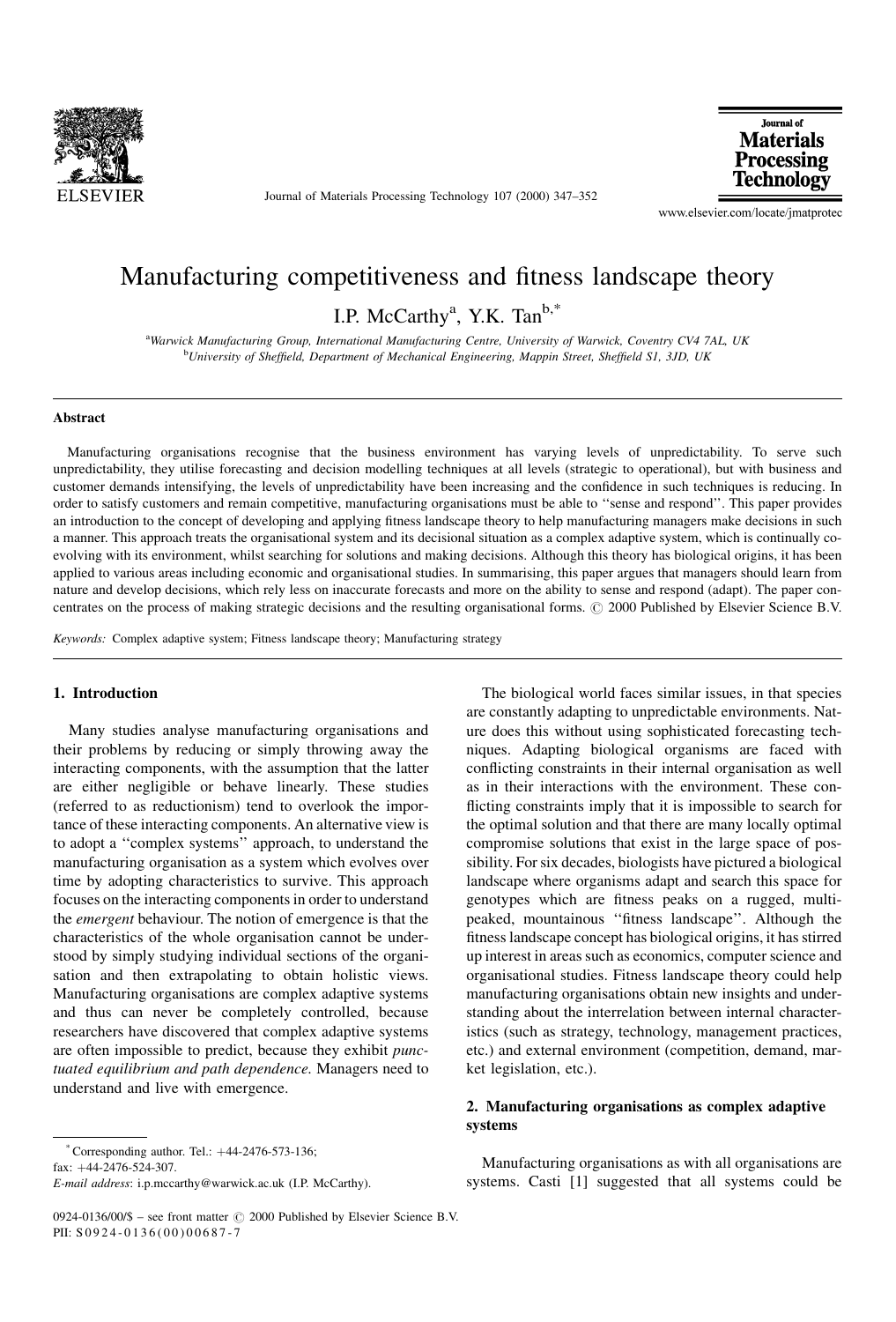

Fig. 1. Classification of system.

classified into two categories, *simple* and *complex* (Fig. 1). Simple systems are only found in schools for teaching purposes, i.e. to simplify and elucidate basic principles and theories. As for the complex ones, they can be divided into two further classes, *non-adaptive systems*  $(\sim A)$ , and complex adaptive systems (CAS). A complex adaptive system defined by Mitchell [2] is when the "behaviour of the system as a whole emerges from the interaction of large numbers of simple components, and in which the system is able to adapt, to automatically improve its performance (according to some measure) over time, in response to what has been encountered previously". From this definition, there are several important characteristics. Firstly, each system is a network of agents (people, machines, products, etc.) that interact in various ways, using their own internal rules, states, and experience. These internal rules are called schemas and strongly influence an organisation's responsiveness. Secondly, a CAS has the ability to learn and hence adapt to a new environment. The system is constantly revising and re-organising its agents as experience is gained from past interactions. From this learning, the system will develop its strategies for the future by changing its schema. Without this adaptability, the system is likely to face extinction. A complex adaptive system will sense changes and disruptions based on the internal and external assumptions of the agents relative to the environment. From the above, it is clear that manufacturing organisations are complex adaptive systems, as they learn, adapt and evolve over time [3]. This final point is what differentiates adaptive systems from non-adaptive systems, that is the rules within non-adaptive systems do not change at all. Examples include `dead' systems found within physics, astronomy, chemistry, etc.

Finally, complex adaptive systems usually have many niches. A newly adapted agent can satisfy these niches, but the act of satisfying the niche will open up more niches for other agents. Holland [4] noted that since the system is always changing, it is pointless for the agents to optimise their function or fitness. The space of possibility is too large and there is no practical way of finding the optimum. The best the agents can do is to change and improve themselves against what the other agents are doing.

### 3. Fitness landscapes

The creation and application of fitness landscape models to help search and select solutions to manufacturing problems is the principal area of novelty within this paper. The concept of fitness landscapes has been used by biologists since the 1930s to characterise the adaptive evolution of genotypes as a search across a landscape of fitness points [5]. Kauffman [6,10] used this notion to investigate the process of self-organisation and natural selection. He noted that adaptation is usually thought to be a process similar to "hill climbing'' where minor variations of the species (from one generation to the next generation) result in a move towards a peak of high fitness on a fitness landscape. The concept of natural selection and survival of the fittest will push a population of species towards such peaks. A failure to do so may make the species face extinction. This fitness landscape can be imaged as a series of hills and valleys of different heights and depths. To represent such landscapes Kauffman's research created NK models, which are derived from the spin-glass model created by physics research. Fitness is the ability to successfully navigate such landscapes to survive and compete.

The NK model is valuable for determining how many local optima there are and the route of adaptive walks to achieve improved fitnesses. Within business and management there is no widely accepted definition of what constitutes "organisational fitness", but it is associated with terms such as competitiveness, effectiveness, profitability, return on investment and customer satisfaction.

Using a complex systems perspective and a simple manufacturing example, this paper will develop a working definition of manufacturing fitness. The example is concerned with the decision "how many pieces of equipment should be purchased for a customised job, this paper will explain the concept of NK models''. If there are three types of machine that could be purchased to satisfy a machining requirement, then this set of alternatives is known as  $N = 3$ (machine A, machine B and machine C). The solution to the problem is to buy one or all three pieces of equipment or any of the intermediate combinations. For each machine there are two values: to purchase the machine (1) or to not purchase the machine (0). This simple example provides a straightforward binary code of the problem, with the total combination of  $2<sup>3</sup>$  (i.e. eight possible combinations).

With each combination, a value (from  $0$  to  $1$ ) called *fitness* can be allocated according to criteria which could be based on cost, flexibility, speed, etc. The definition and function of fitness is not simply to optimise. The term fitness was first used by Herbert Spencer as "survival of the fittest" in 1864,